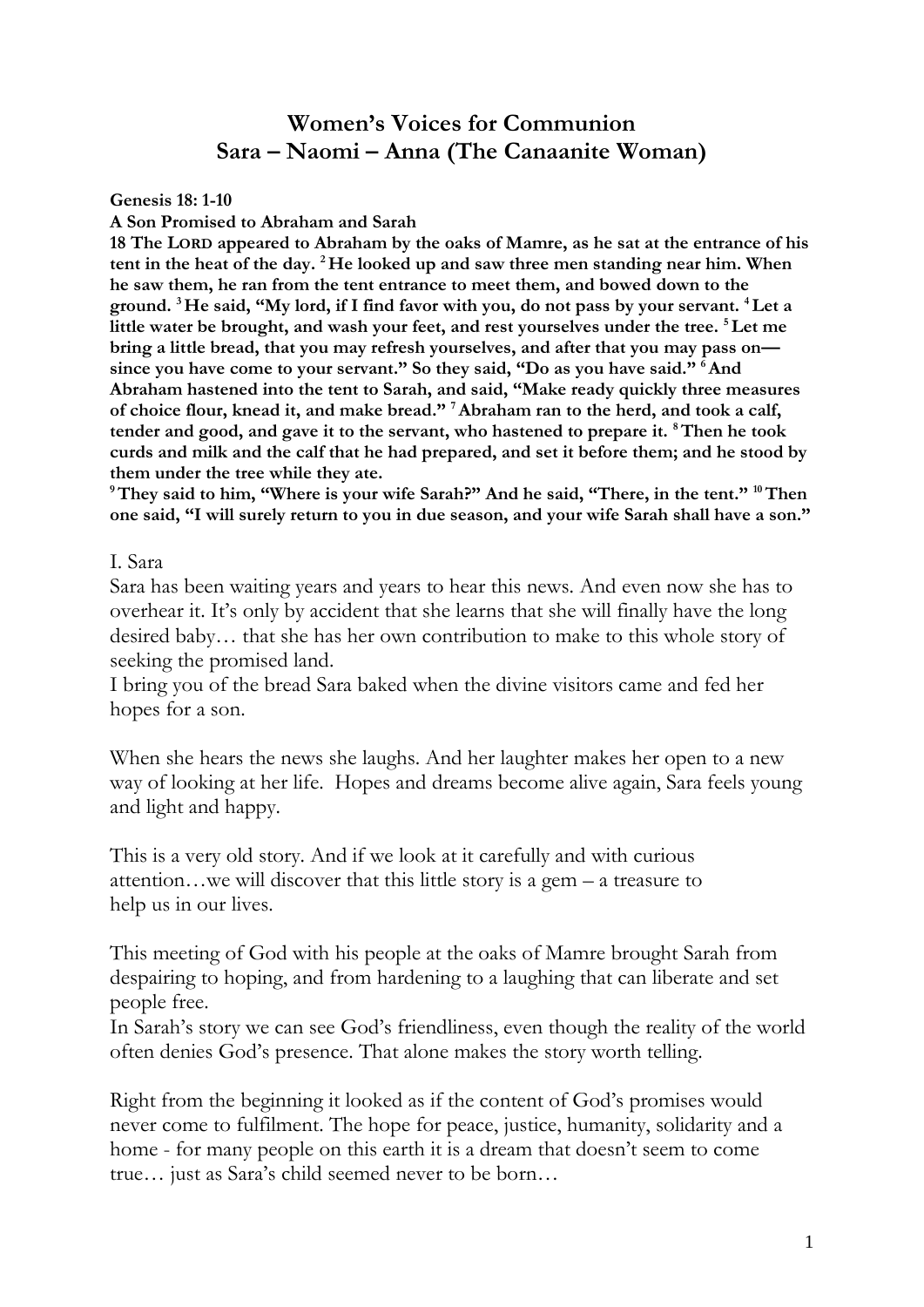But: the miracle happens as Sara prepares the bread and hears the men speak. God wants to come to her, to let her know his plans for her.

God wants to change her desperate life story into a future with hope.

God wants to come close to her in her physical restrictions, in her emotional pain and all the other problems.

God wants to be with Sara as he always is with those oppressed and aching, with those who have no voice and no place, with those who are at the bottom line of a society that does not value them...

God is always at the side of those who are in fear, those who hurt and ache, those who are humiliated and discouraged.

God calls us all, invites us into his kingdom and sets us free to experience the miracle of new life…

When we eat Sara's bread, a dream may come unexpectedly true…

a friendship may grow…

a relationship heal…

When we eat Sara's bread, love, understanding & liberation may be experienced... a new perspective for life may be found, a place that feels like home…

justice and peace… and God knows what else …

When we eat Sara's bread we may learn how to laugh, how to let bitterness go and be filled with happiness and peace.

And then we may be able to bring forth new life – not necessarily in the form of a son, as Sara did, but in many other ways.

Sara called her son Isaac – which means: God laughs.

When we eat her bread, may we feel God's smile on us and may we smile and laugh too.

Music

**Ruth 2: 2-7+17+18**

**Ruth the Moabite said to Naomi, "Let me go to the field and glean among the ears of grain, behind someone in whose sight I may find favor." She said to her, "Go, my daughter." <sup>3</sup> So she went. She came and gleaned in the field behind the reapers. As it happened, she came to the part of the field belonging to Boaz, who was of the family of Elimelech. <sup>4</sup> Just then Boaz came from Bethlehem. He said to the reapers, "The LORD be with you." They answered, "The LORD bless you." <sup>5</sup>Then Boaz said to his servant who was in charge of the reapers, "To whom does this young woman belong?" <sup>6</sup>The servant who was in charge of the reapers answered, "She is the Moabite who came back with Naomi from the country of Moab. <sup>7</sup> She said, 'Please, let me glean and gather among the sheaves behind the reapers.' So she came, and she has been on her feet from early this morning until now, without resting even for a moment."(…)**

**So she gleaned in the field until evening. Then she beat out what she had gleaned, and it was about an ephah of barley. <sup>18</sup> She picked it up and came into the town, and her mother-in-law saw how much she had gleaned.**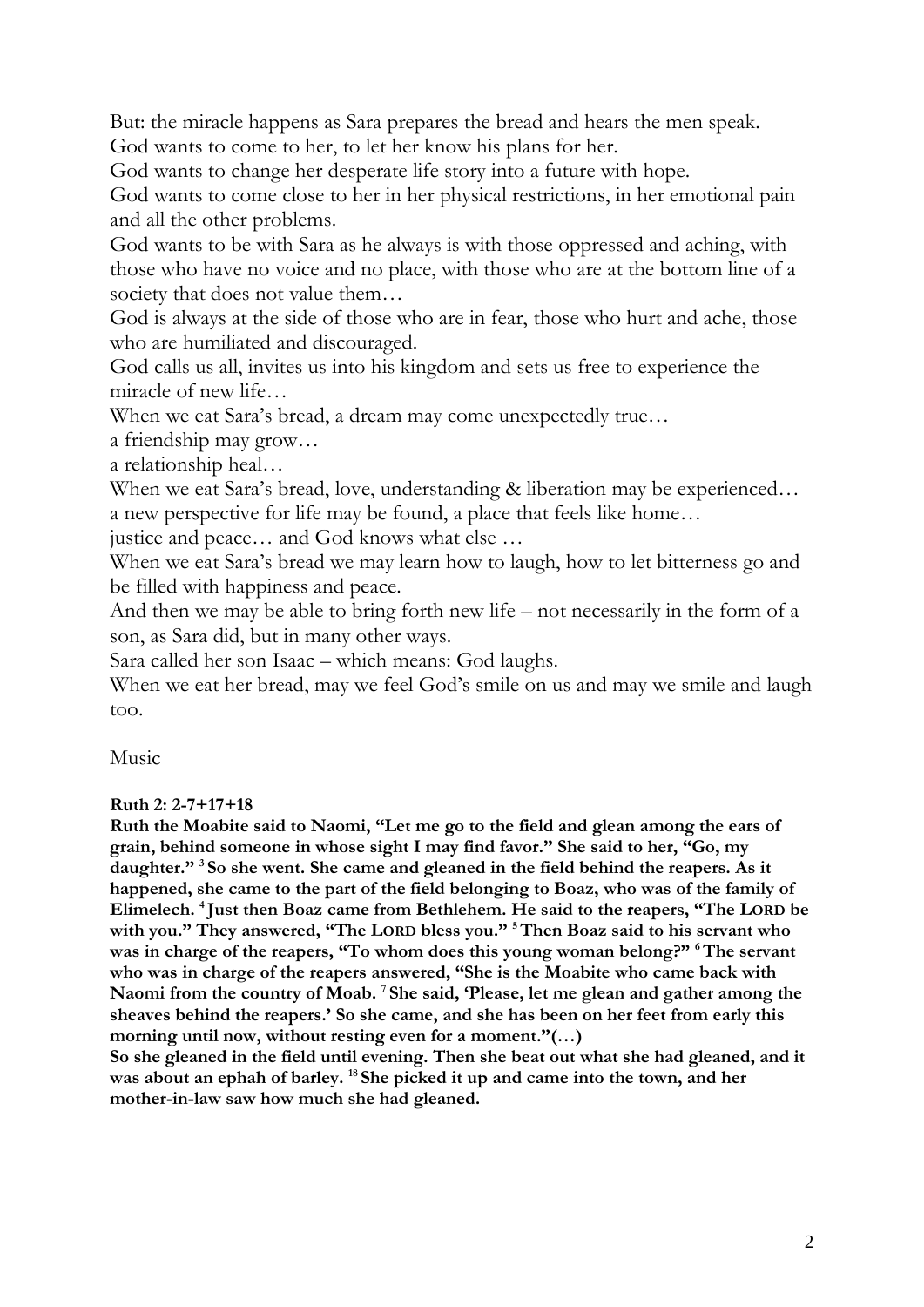## II. Naomi

Here is the bread Naomi baked after Ruth had returned from Boaz's field. Naomi saw the grains of wheat, and by the mere sight of them she felt the deep desire to still her hunger…

Suddenly Naomi was able to do things again, to make flour, to light the fire, to knead the dough and put the loaves of bread in the oven.

For a long time she had not been able to do these simple everyday things.

She'd lived in darkness and was unable to find a way out…

But now the smell of the freshly baked bread made her mouth water and filled her with a will for life which she had not had for months. The bread tasted of comfort, of healing, of love and of future…

The Book of Ruth begins when Naomi's story is at the worst.

There is her tragic life story, uprooted from her home in Bethlehem, moved to a foreign land, ripped from her religious foundations, raising two sons in the strange land, seeing them marry women who she had nothing in common with, and finally losing husband and sons and being left alone with two daughters-in-law.

She breaks through the loss of her entire family, her country and her God. Darkness overcomes her, bitterness takes over… She is determined that God is punishing her. …that God hates her.

She rebukes those who are happy and alive. Don't call me Naomi, she says. Call me Mara – which means bitter.

She cannot bear the presence of the young women and sends them back to their families.

But one of them, Ruth, refuses to leave her alone.

"Where you go, I will go; where you lodge, I will lodge; your people shall be my people, and your God my God…" are the famous words she speaks.

They set off together on a long and dangerous road.

The journey does not make Naomi any better.

At her arrival in Bethlehem she rejects the welcome of her old friends and locks herself in.

Naomi's depression is so deep that she won't even go and gather the remnants of grain left in the fields for the poor. She lets Ruth go instead.

It is only when Ruth comes home with plenty of food for them that Naomi leaves her darkness a bit.

Ruth is optimistic, filled with hope and with love.

Ruth shows great love, great faith and great hope. She has enough of those for two. Ruth keeps finding light and light places, a future, a dream, hope and love, and eventually the spark jumps over on Naomi and calls out her imagination and her will for life.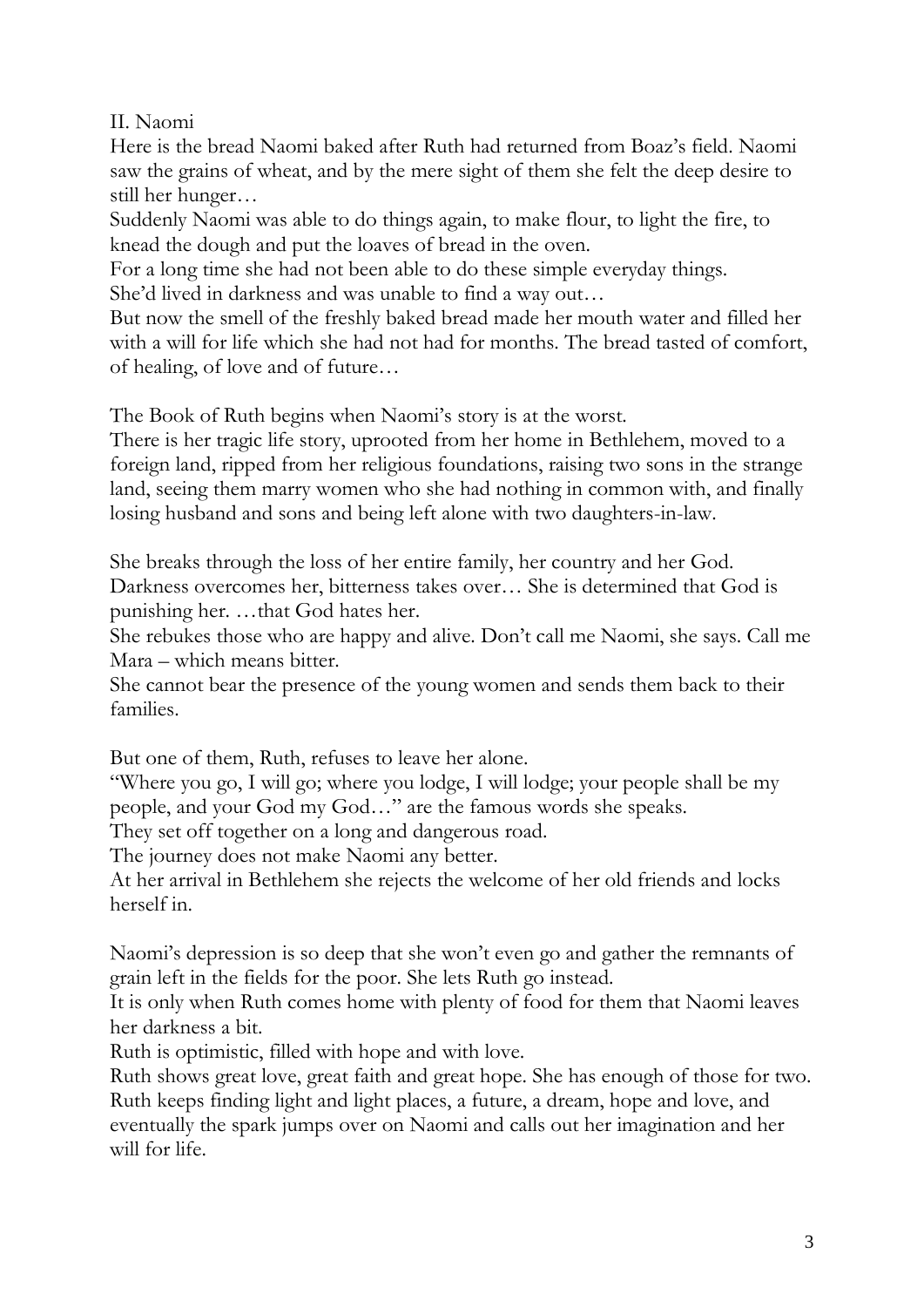With her hunger stilled with the delicious bread Naomi comes up with the idea of Ruth and Boaz falling in love, marrying and eventually founding a family… She sees and initiates a future for them all, plays the vital role in a love story with a happy ending.

So, when we eat her bread, we get our dreams back; dreams of hope and happiness and homes…

Music

## **Matthew 15: 21-28**

**The Canaanite Woman's Faith**

**<sup>21</sup> Jesus left that place and went away to the district of Tyre and Sidon. <sup>22</sup> Just then a Canaanite woman from that region came out and started shouting, "Have mercy on me, Lord, Son of David; my daughter is tormented by a demon." <sup>23</sup>But he did not answer her at all. And his disciples came and urged him, saying, "Send her away, for she keeps shouting after us." <sup>24</sup> He answered, "I was sent only to the lost sheep of the house of Israel." <sup>25</sup>But she came and knelt before him, saying, "Lord, help me." <sup>26</sup> He answered, "It is not fair to take the children's food and throw it to the dogs." <sup>27</sup> She said, "Yes, Lord, yet even the dogs eat the crumbs that fall from their masters' table." <sup>28</sup>Then Jesus answered her, "Woman, great is your faith! Let it be done for you as you wish." And her daughter was healed instantly.**

III. The Canaanite Woman – Anna

The third loaf of bread is Anna's. Anna? You may ask…

Right. There is no Anna in our Bible text.

There is – as so often – a nameless woman, but I call her Anna. I find, she needs a name!

Anna bakes her bread when she gets home from a meeting with Jesus in which she has won: an argument to begin with, a friend for life, and life itself: life in all its fullness for herself and her sick daughter.

Anna discusses bravely and full of self-confidence and knowledge with a foreign man. She overcomes at least two boundaries:

women in those days did not talk to men in public. She did.

Foreigners were not spoken to. She did.

She has a significant voice.

She speaks out loud and becomes a role model for all of us who need to stand up and speak, because there is no one else who will…

Jesus announces a clear job description. The foreign woman and her daughter fell out of his charge. But Anna doesn't accept that and makes him eventually stretch beyond his comfort zones and traditions, widen his horizon and become the Messiah of the world.

The story has both: a theological discussion and a miracle of healing.